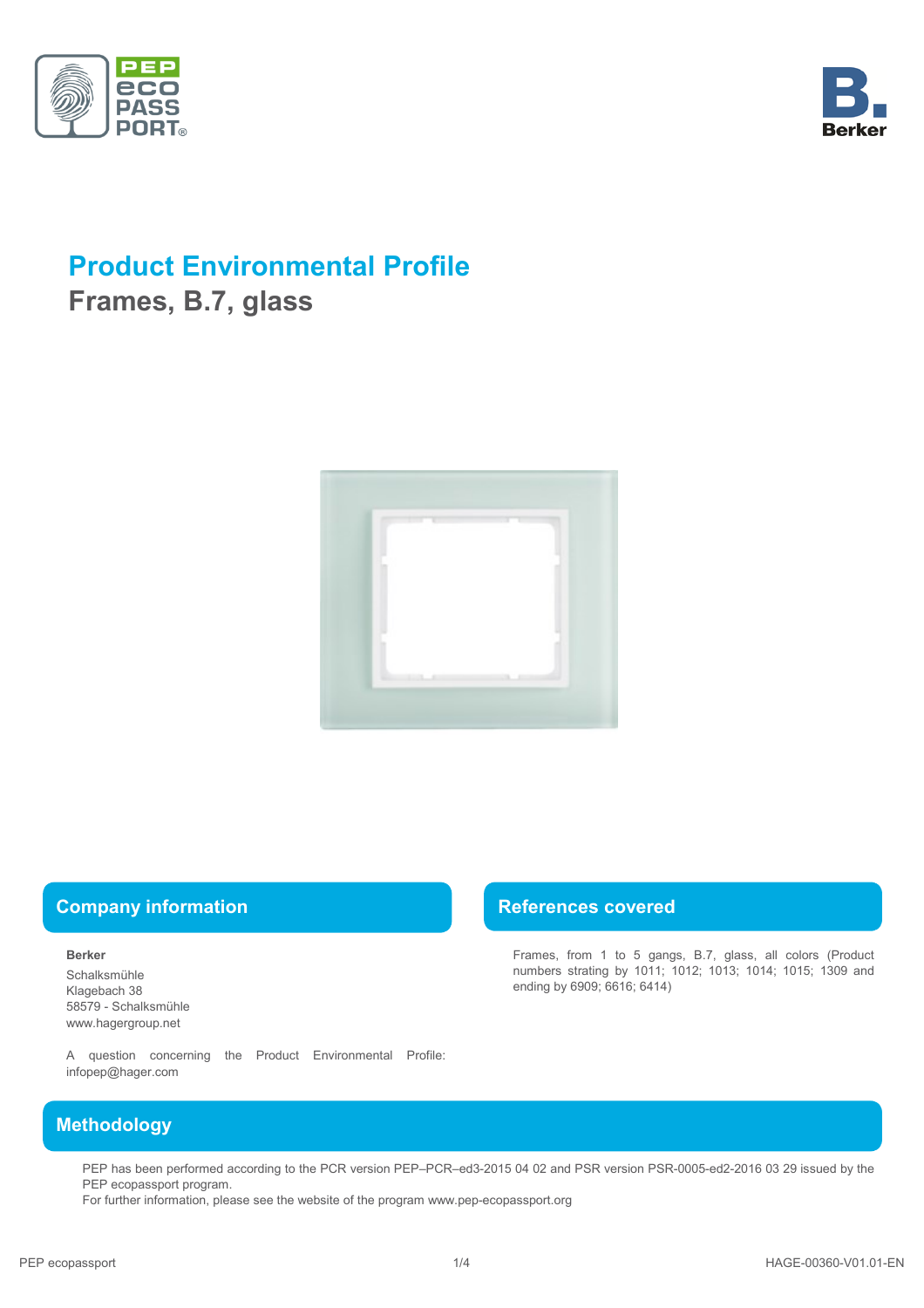## **Reference product Functional unit Reference product**

#### **Reference product identification**

Frame 1gang, B.7, Glass Polar White/Polar White Matt (10116909)

Protect persons against electrocution by direct contact and contribute to the product aesthetic for 20 years.

The functional unit is based on the use scenario recommended by the PCR for the category of the reference product.

## **Materials and substances**

All useful measures have been adopted to ensure that the materials used in the composition of the product do not contain any substances banned by the legislation in force at the time of marketing.

| <b>Plastics</b> |                                            | <b>Metals</b> |  |   | <b>Others</b> |                   |       |               |
|-----------------|--------------------------------------------|---------------|--|---|---------------|-------------------|-------|---------------|
|                 | g                                          | %             |  | g | $\frac{9}{6}$ |                   | g     | $\frac{9}{6}$ |
| <b>ASA</b>      | 9.80                                       | 14.83%        |  |   |               | Glass             | 47.00 | 71.10%        |
| PE-LD           | 3.00                                       | 4.54%         |  |   |               | Cardboard + Paper | 6.79  | 10.27%        |
| Acrylic Resin   | 0.05                                       | 0.07%         |  |   |               | Other             | 0.23  | 0.35%         |
|                 |                                            |               |  |   |               |                   |       |               |
|                 |                                            |               |  |   |               |                   |       |               |
|                 |                                            |               |  |   |               |                   |       |               |
|                 | Total mass of reference product :<br>66.10 |               |  |   |               |                   |       |               |

## **Manufacturing Distribution**

These products are manufactured by a site that has received an environmental certification ISO 14001.

The packaging has been designed in accordance with current regulations. In particular, the European directive 94/62/CE relative to packaging and packaging waste.

The used packaging is 100% recyclable or recoverable.

Packaging and logistic flows are continuously improved in order to reduce their impact.

## **Installation**

#### **Installation processes**

The processes to install the product are not considered in this study because of their weak impact compared to the other life cycles steps.

## **Installation elements (non delivered with the product)**

Elements non delivered with the product and needed to install the product are not considered.

### **Use**

For the considered scenario, the product has no energy consumption.

None **Consumables and maintenance :** None **Energy model of the use phase :**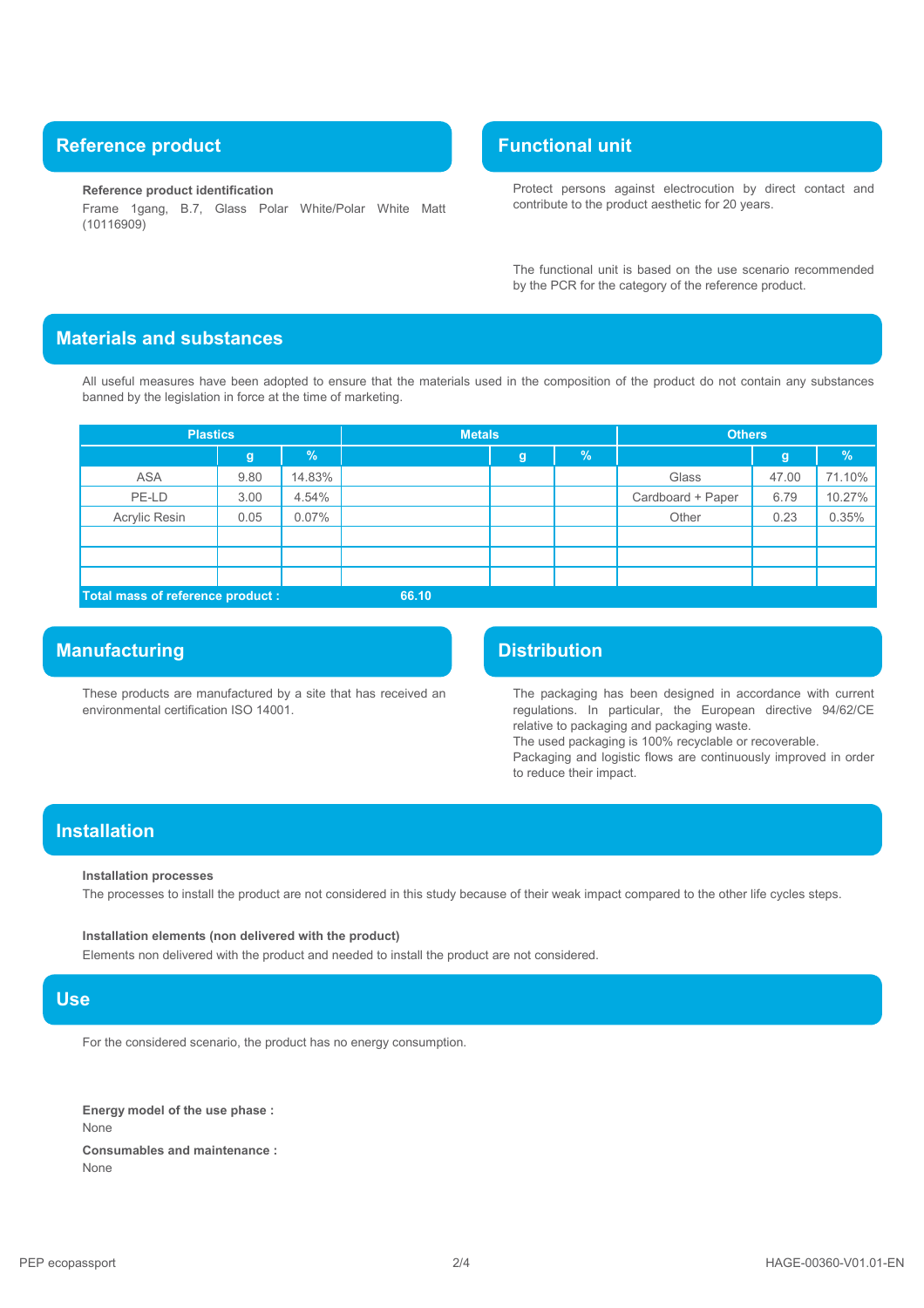## **End of life**

Considering the complexity and the lack of knowledge of the electric and electronic recycling channel and processes, the standard scenario set in the PCR is considered.

The recycling potential of the product is: 16%. The calculation of this rate is based on the method of the IEC/TR 62635.

## **Environmental impacts**

Evaluation of the environmental impact covers the following life cycle stages: raw materials + manufacturing (RMM), distribution (D), installation (I), use (U) and end of life (EoL).

All calculations are done with EIME software version 5.8.1 with the database version CODDE-2018-03 .

### **Environmental impact indicators**

| Indicators                                                     | <b>Unit</b>           | <b>Manufacturing</b><br><b>RMM</b> | <b>Distribution</b><br>D | <b>Installation</b> | <b>Use</b><br>U | <b>End Of Life</b><br>EoL. | <b>GLOBAL</b> |
|----------------------------------------------------------------|-----------------------|------------------------------------|--------------------------|---------------------|-----------------|----------------------------|---------------|
| <b>Global Warming</b>                                          | $kg CO2$ eq.          | 1.52E-01                           | 1.15E-02                 | 3.79E-04            | $0.00E + 00$    | 7.20E-03                   | 1.71E-01      |
| <b>Ozone Depletion</b>                                         | kg CFC-11 eq.         | 2.55E-08                           | 2.33E-11                 | 2.59E-12            | $0.00E + 00$    | 1.84E-10                   | 2.57E-08      |
| Acidification of soil and water                                | kg SO <sub>2</sub> eg | 4.04E-04                           | 5.17E-05                 | 1.86E-06            | $0.00E + 00$    | 2.74E-05                   | 4.85E-04      |
| Eutrophication                                                 | $kg PO43- eq.$        | 7.32E-05                           | 1.19E-05                 | 2.00E-06            | $0.00E + 00$    | 3.12E-05                   | 1.18E-04      |
| <b>Photochemical Ozone Creation</b>                            | $kg C2H4$ eq.         | 3.74E-05                           | 3.68E-06                 | 1.31E-07            | $0.00E + 00$    | 2.14E-06                   | 4.33E-05      |
| Depletion of abiotic resources - elements                      | kg Sb eq              | 2.37E-08                           | $4.61E - 10$             | 1.65E-11            | $0.00E + 00$    | 4.64E-10                   | 2.46E-08      |
| Depletion of abiotic resources $-$ fossil fuels $\blacksquare$ |                       | 1.78E+00                           | 1.62E-01                 | 5.06E-03            | $0.00E + 00$    | 7.01E-02                   | $2.01E + 00$  |
| <b>Water Pollution</b>                                         | $\mathsf{m}^3$        | $1.23E + 01$                       | 1.89E+00                 | 5.86E-02            | $0.00E + 00$    | 8.13E-01                   | $1.50E + 01$  |
| <b>Air Pollution</b>                                           | m <sup>3</sup>        | $1.61E + 01$                       | 4.72E-01                 | 4.79E-02            | $0.00E + 00$    | 8.54E-01                   | $1.74E + 01$  |

#### **Resource use indicators**

| <b>Indicators</b>                                                                                                    | <b>Unit</b>    | <b>Manufacturing</b><br><b>RMM</b> | <b>Distribution</b><br>D | <b>Installation</b> | <b>Use</b><br>U | <b>End Of Life</b><br><b>EoL</b> | <b>GLOBAL</b> |
|----------------------------------------------------------------------------------------------------------------------|----------------|------------------------------------|--------------------------|---------------------|-----------------|----------------------------------|---------------|
| Use of renewable primary energy, excluding<br>renewable primary energy resources used MJ<br>as raw materials         |                | 2.07E-01                           | 2.17E-04                 | 5.95E-05            | $0.00E + 00$    | 1.97E-03                         | 2.09E-01      |
| Use of renewable primary energy resources MJ<br>as raw materials                                                     |                | $0.00E + 00$                       | $0.00E + 00$             | $0.00E + 00$        | $0.00E + 00$    | $0.00E + 00$                     | $0.00E + 00$  |
| Total use of renewable primary energy MJ<br><b>resources</b>                                                         |                | 2.07E-01                           | 2.17E-04                 | 5.95E-05            | $0.00E + 00$    | 1.97E-03                         | 2.09E-01      |
| Use of non-renewable primary energy,<br>excluding non renewable primary energy MJ<br>resources used as raw materials |                | $1.81E + 00$                       | 1.63E-01                 | 5.15E-03            | $0.00E + 00$    | 7.65E-02                         | $2.06E + 00$  |
| Use of non-renewable primary energy MJ<br>resources as raw materials                                                 |                | 6.10E-01                           | $0.00E + 00$             | $0.00E + 00$        | $0.00E + 00$    | $0.00E + 00$                     | 6.10E-01      |
| Total use of non renewable primary energy<br>resources                                                               | <b>MJ</b>      | $2.42E + 00$                       | 1.63E-01                 | 5.15E-03            | $0.00E + 00$    | 7.65E-02                         | $2.67E + 00$  |
| Total use of primary energy                                                                                          | <b>MJ</b>      | $2.63E + 00$                       | 1.63E-01                 | $5.21E - 03$        | $0.00E + 00$    | 7.85E-02                         | $2.87E + 00$  |
| Use of secondary materials                                                                                           | kg             | 1.39E-02                           | $0.00E + 00$             | $0.00E + 00$        | $0.00E + 00$    | $0.00E + 00$                     | 1.39E-02      |
| Use of renewable secondary fuels                                                                                     | <b>MJ</b>      | $0.00E + 00$                       | $0.00E + 00$             | $0.00E + 00$        | $0.00E + 00$    | $0.00E + 00$                     | $0.00E + 00$  |
| Use of non-renewable secondary fuels                                                                                 | <b>MJ</b>      | $0.00E + 00$                       | $0.00E + 00$             | $0.00E + 00$        | $0.00E + 00$    | $0.00E + 00$                     | $0.00E + 00$  |
| Net fresh water use                                                                                                  | m <sup>3</sup> | 1.72E-03                           | 1.03E-06                 | 1.18E-07            | $0.00E + 00$    | 6.34E-06                         | 1.72E-03      |